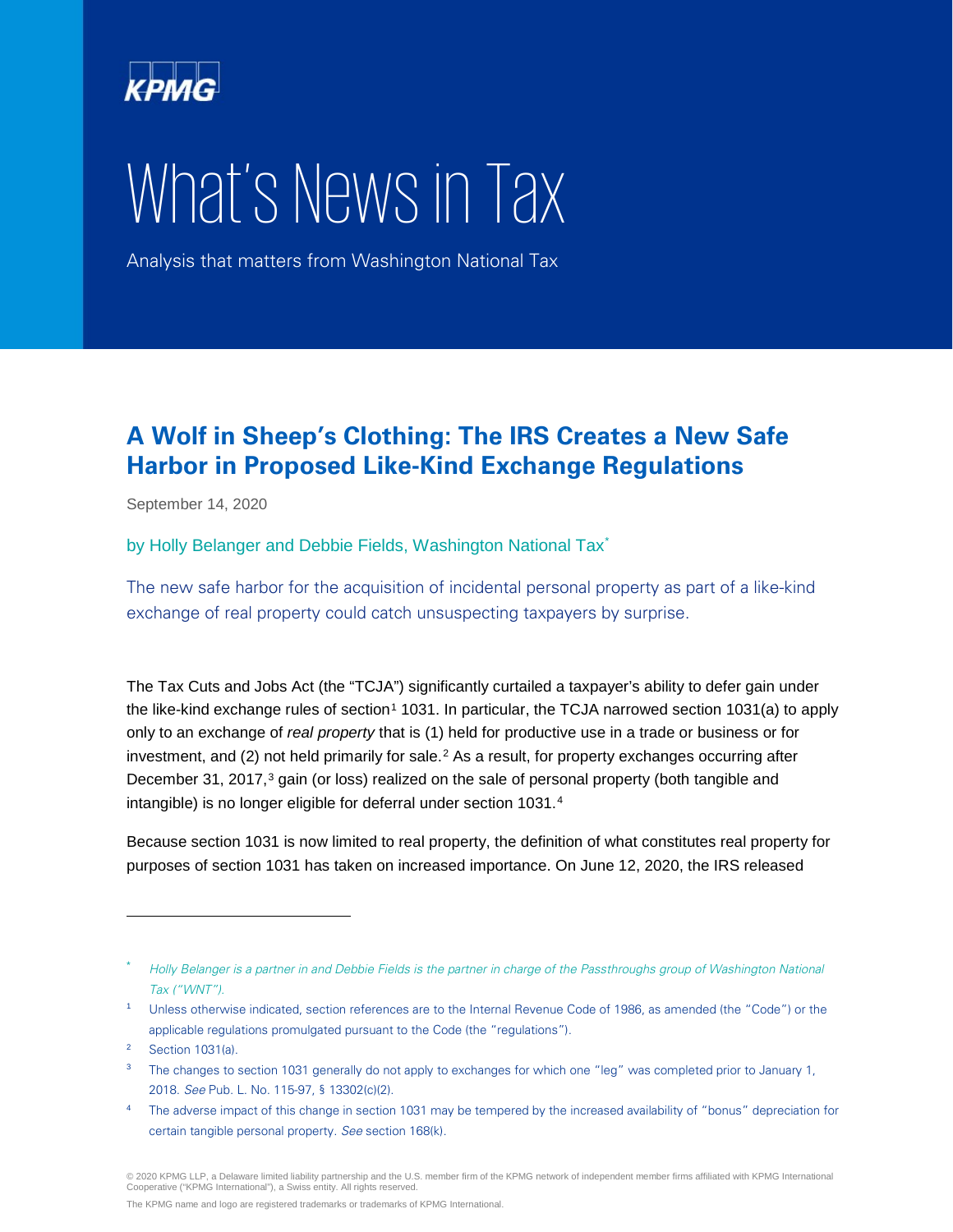proposed regulations the primary purpose of which was to define, for the first time, the term "real property" for section 1031 purposes (the "Proposed Regulations").<sup>[5](#page-1-0)</sup> As part of the Proposed Regulations, the IRS also proposed a new safe harbor in the deferred like-kind exchange regulations for the acquisition of incidental personal property as part of a like-kind exchange of real property.<sup>[6](#page-1-1)</sup> This article provides an overview of the new proposed safe harbor and highlights certain traps embedded in the safe harbor that could catch unsuspecting taxpayers by surprise.

#### **Background**

In general, a taxpayer is required to recognize the amount of gain (or loss) realized for U.S. federal income tax purposes on the sale or exchange of property.<sup>[7](#page-1-2)</sup> Section 1031 provides an exception to this general rule and requires a taxpayer to defer the gain (or loss) realized on an exchange of real property that is held for productive use in a trade or business or for investment and that is not held primarily for sale, if the property is exchanged for like-kind real property that is also held for productive use in a trade or business or for investment and not held primarily for sale.<sup>[8](#page-1-3)</sup>

In the most common like-kind exchange transaction—a deferred like-kind exchange—the taxpayer sells its relinquished property to one person (the buyer) and subsequently acquires like-kind replacement property from a different person (the seller). A sale of property followed by a reinvestment of the sale proceeds in like-kind property, however, does not qualify as a like-kind exchange if the taxpayer has actual or constructive receipt of the sale proceeds before the reinvestment—even if the taxpayer ultimately receives only like-kind replacement property.<sup>[9](#page-1-4)</sup> To qualify for deferral under section 1031, the sale and subsequent reinvestment typically are structured to satisfy the deferred like-kind exchange rules of sections 1031(a)(3) and 1.1031(k)-1. If satisfied, these rules convert the sale/reinvestment transaction into an "exchange" for U.S. federal income tax purposes.

The most common method for creating a deferred like-kind exchange is to use the qualified intermediary safe harbor in section 1.1031(k)-1(g)(4) (the "QI Safe Harbor"). To qualify for the QI Safe Harbor, the taxpayer and a qualified intermediary (the "QI"), an unrelated third party, must enter into a written exchange agreement (the "Exchange Agreement") that requires the QI to acquire the relinquished property from the taxpayer, transfer the relinquished property to the buyer, acquire the replacement property from the seller, and transfer the replacement property to the taxpayer.<sup>[10](#page-1-5)</sup> If the QI Safe Harbor is satisfied, the QI is not treated as the agent of the taxpayer for purposes of section 1031

- <span id="page-1-1"></span> $6$  Proposed section 1.1031(k)-1(g)(7)(iii).
- <span id="page-1-2"></span><sup>7</sup> Section 1001(c).

-

- <span id="page-1-3"></span><sup>8</sup> Section 1031(a).
- <span id="page-1-5"></span><span id="page-1-4"></span><sup>9</sup> Section 1.1031(k)-1(a).
- <sup>10</sup> Section 1.1031(k)-1(g)(4)(iii)(B).

© 2020 KPMG LLP, a Delaware limited liability partnership and the U.S. member firm of the KPMG network of independent member firms affiliated with KPMG International<br>Cooperative ("KPMG International"), a Swiss entity. All

<span id="page-1-0"></span><sup>&</sup>lt;sup>5</sup> For a discussion of the definition of real property in the Proposed Regulations, see Holly Belanger and Debbie Fields, Familiar Things Made New: Proposed Regulations Define "Real Property" for Like-Kind Exchanges, What's News in Tax (Sept. 14, 2020).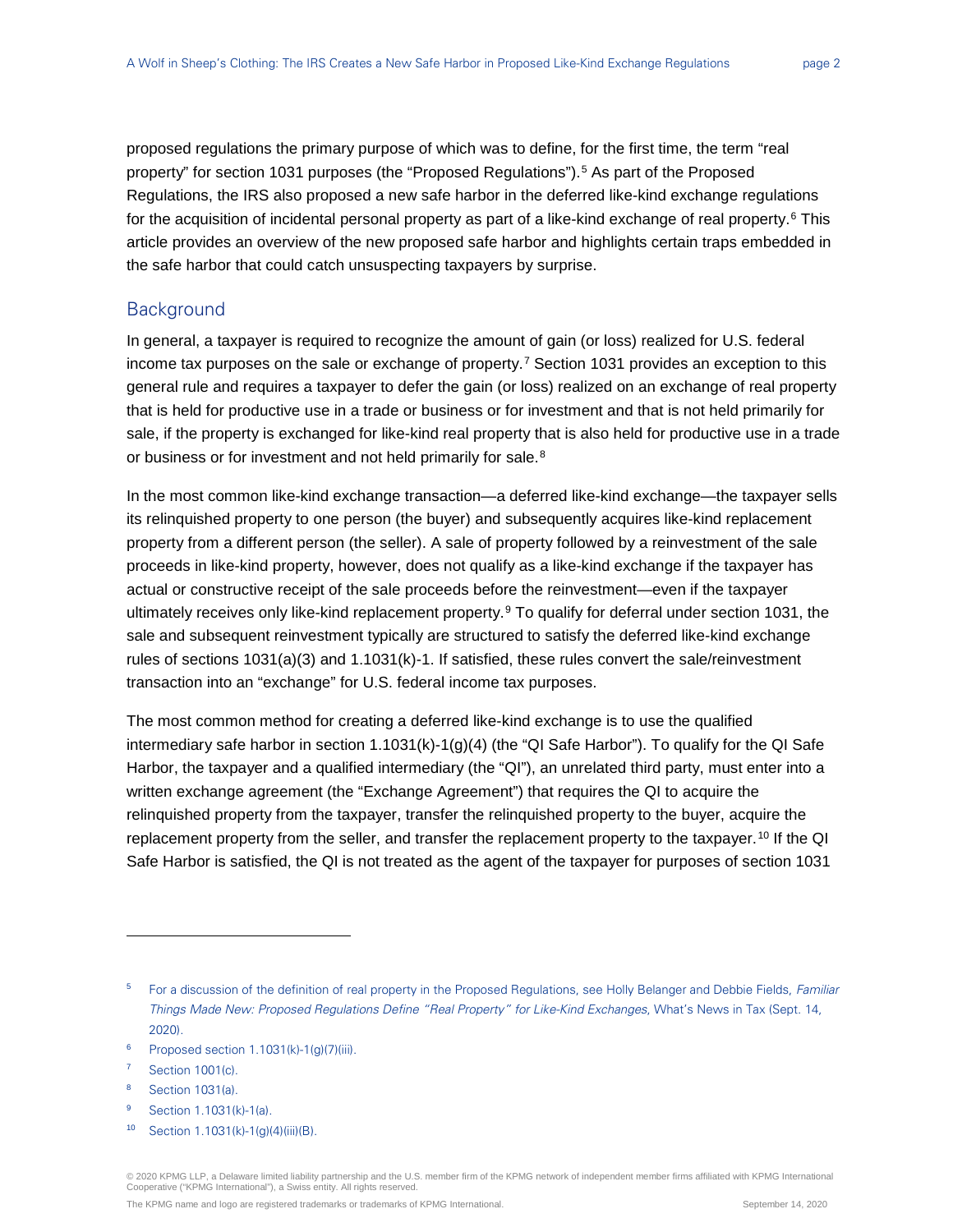and the taxpayer's transfer of the relinquished property to the QI and receipt of replacement property from the QI is treated as an "exchange."[11](#page-2-0)

To ensure that the taxpayer does not have actual or constructive receipt of the sale proceeds from the relinquished property while the proceeds are held by the QI, the Exchange Agreement in the QI Safe Harbor must expressly limit the taxpayer's rights to receive, pledge, borrow, or otherwise obtain the benefits of the sale proceeds before the end of the exchange period (the " $(g)(6)$  limitations").<sup>[12](#page-2-1)</sup> As a result of the (g)(6) limitations, the QI holds the sale proceeds generally until the earlier of (1) the reinvestment of those proceeds in the specifically identified replacement property,  $13$  or (2) the expiration of the exchange period.

The (g)(6) limitations do include exceptions pursuant to which the QI can release the sale proceeds prior to the expiration of the exchange period. In particular, the taxpayer may access (or benefit from) the funds held by the QI prior to the expiration of the exchange period only at the following very limited points in the transaction:

- When the QI purchases identified replacement property;
- At any time after the 45th day, if the taxpayer has identified no potential replacement property at the expiration of the 45-day identification period;<sup>[14](#page-2-3)</sup> and
- $\overline{\phantom{a}}$  If the taxpayer has identified potential replacement property at the expiration of the 45-day identification period, the taxpayer may receive any funds remaining with the QI only after the QI has acquired and transferred to the taxpayer *all properties* to which the taxpayer is entitled under the Exchange Agreement.<sup>[15](#page-2-4)</sup>

-

<span id="page-2-0"></span><sup>11</sup> Section 1.1031(k)-1(g)(4)(i).

<span id="page-2-1"></span><sup>&</sup>lt;sup>12</sup> Section 1.1031(k)-1(g)(6)(i). The exchange period in a deferred like-kind exchange begins on the day beneficial ownership of the first relinquished property in the exchange is transferred to the buyer and ends on the earlier of (1) the 180<sup>th</sup> day thereafter, or (2) the due date (including extensions) for the taxpayer's tax return for the taxable year in which the transfer of the first relinquished property occurs. Section 1031(a)(3)(B); section 1.1031(k)-1(b)(2)(ii).

<span id="page-2-2"></span><sup>&</sup>lt;sup>13</sup> To comply with the deferred like-kind exchange requirements, the taxpayer must specifically identify, in writing, the potential replacement property that may be acquired in the exchange no later than 45 days after the transfer of the first relinquished property in the exchange (the 45-day identification period). Section 1031(a)(3)(A); section 1.1031(k)-1(b)(2)(i). Identification must be made in the manner described in section 1.1031(k)-1(b)-(e).

<span id="page-2-3"></span><sup>14</sup> Section 1.1031(k)-1(g)(6)(ii).

<span id="page-2-4"></span><sup>&</sup>lt;sup>15</sup> Section 1.1031(k)-1(g)(6)(iii)(A) (emphasis added). The regulations also allow the taxpayer to have early access to the sale proceeds upon the occurrence, after the end of the 45-day identification period, of a material and substantial contingency that relates to the deferred exchange, is provided for in writing, and is beyond the control of the taxpayer and of any disqualified person (as defined in section 1.1031(k)-1(k)) other than the person obligated to transfer the replacement property to the taxpayer. Section 1.1031(k)-1(g)(6)(iii)(B). The deferred exchange regulations provide as examples of this type of contingency: 1) the destruction, seizure, or condemnation of the property; 2) a determination that regulatory approval necessary for the transfer cannot be obtained; or 3) the failure of the property to be rezoned from residential to commercial use by a specific date. Section 1.1031(k)-1(g)(8), Example 2. Reliance on this exception is rare.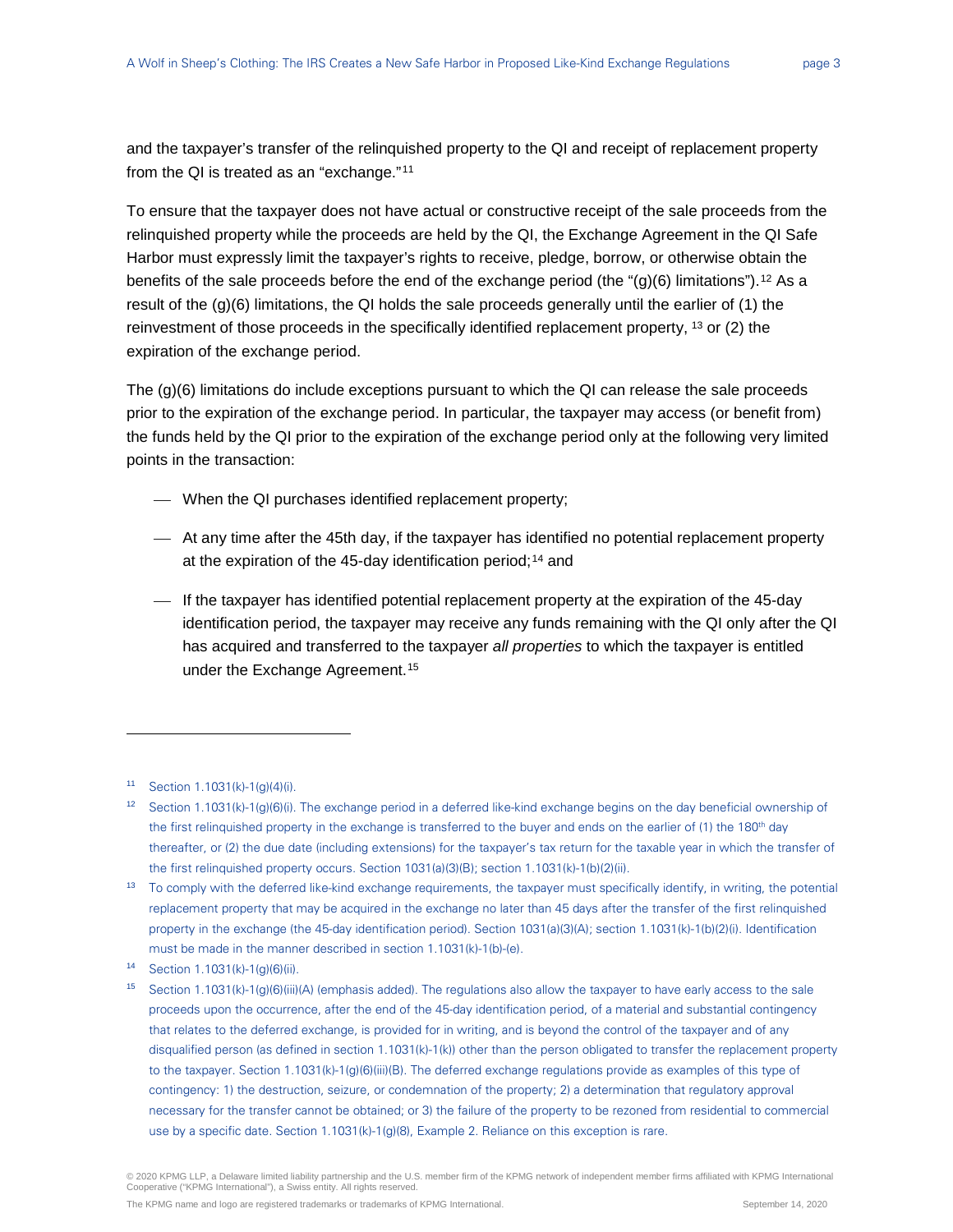If none of these exceptions apply, the taxpayer must wait until the expiration of the exchange period to receive any proceeds in excess of the amounts needed to buy the identified replacement property.

The (g)(6) limitations on the taxpayer's ability to access the sale proceeds from the relinquished property apply even if the taxpayer subsequently decides not to complete the like-kind exchange or completing the exchange is no longer possible.

**Example 1**. Taxpayer sells Greenacre in a sale structured as part of a like-kind exchange using a QI. Taxpayer timely and adequately identifies Whiteacre and Blackacre as the two potential replacement properties for Greenacre. The QI uses a portion of the sale proceeds from Greenacre to acquire Whiteacre. After acquiring Whiteacre and after the expiration of the 45 day identification period, the taxpayer and the current owner of Blackacre cannot agree on acquisition terms and the taxpayer decides that it no longer wants to acquire Blackacre. Although the QI will no longer be able to acquire Blackacre in the exchange, because taxpayer has not received all the identified replacement properties, the QI cannot release the remaining proceeds to the taxpayer until the exchange period expires.

Finally, the QI Safe Harbor ceases to apply at the time the taxpayer has an immediate ability or unrestricted right to receive, pledge, borrow, or otherwise obtain the benefits of money or other property held by the QI.<sup>[16](#page-3-0)</sup> In determining whether the QI Safe Harbor ceases to apply and whether the taxpayer is in actual or constructive receipt of the sale proceeds, section  $1.1031(k)-1(q)(7)$  currently disregards the taxpayer's receipt of, or right to receive, the following items:

- Items that a seller may receive because of the disposition of property and that are not included in the amount realized from the disposition of property (e.g., prorated rents),<sup>[17](#page-3-1)</sup> and
- Transactional items that relate to the disposition of the relinquished property or to the acquisition of the replacement property and appear under local standards in the typical closing statement as the responsibility of a buyer or seller (e.g., commissions, prorated taxes, recording or transfer taxes, and title company fees) (the " $(g)(7)$  safe harbor").<sup>[18](#page-3-2)</sup>

In general, the purpose of the  $(q)(7)$  safe harbor is to allow the taxpayer access to the proceeds from the sale of the relinquished property to pay transactional items associated with the sale of the relinquished property or the purchase of the replacement property without being considered to have constructive receipt of 100 percent of the sale proceeds.

#### The New Safe Harbor

In the preamble to the Proposed Regulations, the IRS indicated that taxpayers have questioned the potential U.S. federal income tax consequences under section 1031 if a taxpayer receives personal

-

© 2020 KPMG LLP, a Delaware limited liability partnership and the U.S. member firm of the KPMG network of independent member firms affiliated with KPMG International<br>Cooperative ("KPMG International"), a Swiss entity. All

<span id="page-3-0"></span><sup>16</sup> Section 1.1031(k)-1(g)(4)(vi).

<span id="page-3-2"></span><span id="page-3-1"></span><sup>17</sup> Section 1.1031(k)-1(g)(7)(i).

<sup>18</sup> Section 1.1031(k)-1(g)(7)(ii).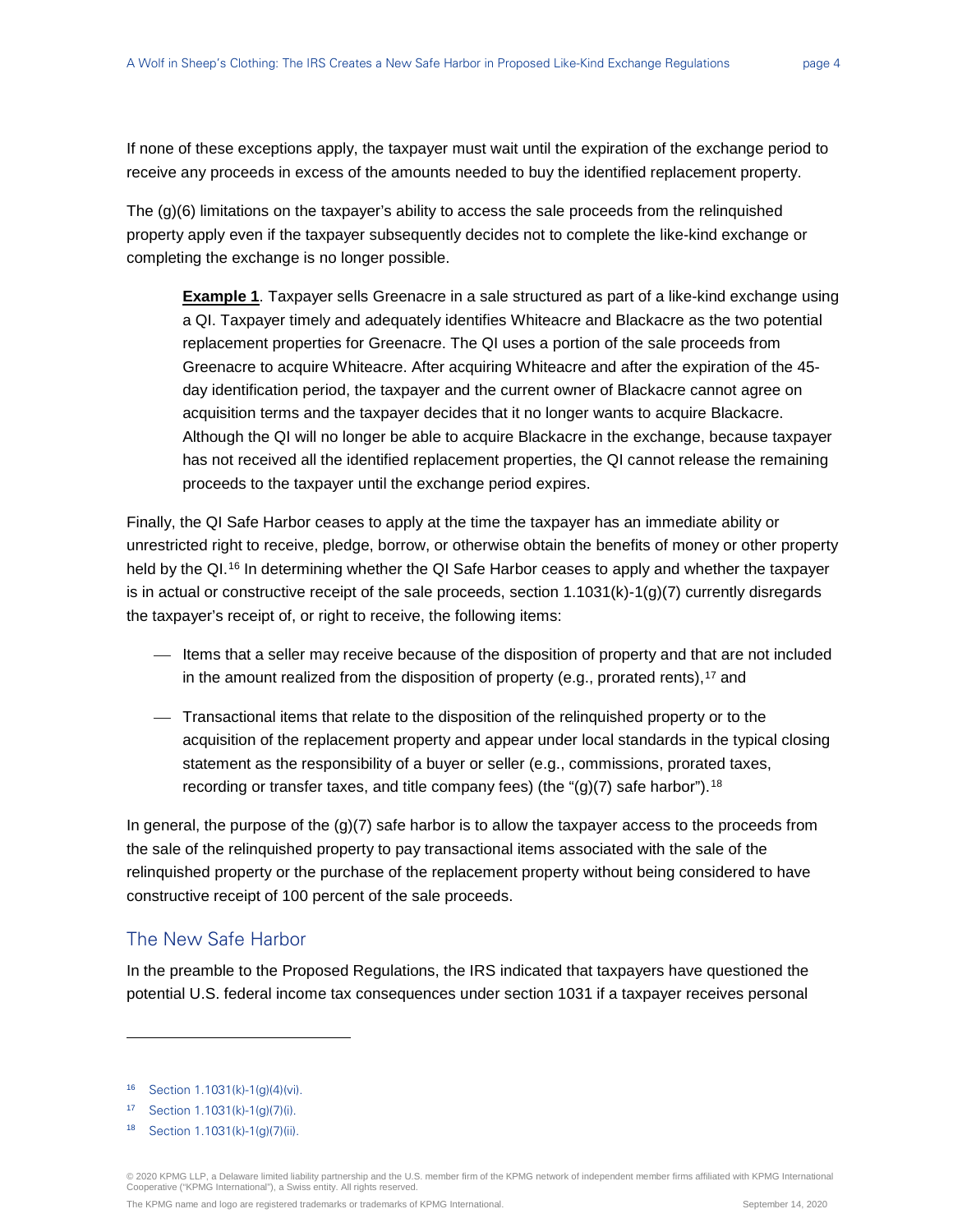property that is associated with the taxpayer's replacement real property as part of a like-kind exchange. For example, taxpayers have asked the IRS whether an exchange fails to satisfy the (g)(6) limitations if proceeds from the sale of the relinquished real property held by the QI are used to acquire an office building that includes both real and personal property. According to the preamble to the Proposed Regulations, taxpayers and QIs are concerned that a taxpayer would be considered to be in constructive receipt of all of the exchange funds held by the QI if the taxpayer is able to direct the QI to use those funds to acquire property that is not of like kind to the taxpayer's relinquished property.

To alleviate these concerns, the IRS has proposed adding a new category of property that is disregarded under the  $(g)(7)$  safe harbor.<sup>[19](#page-4-0)</sup> Under the proposed additional safe harbor, in determining whether the agreement between the taxpayer and the QI expressly limits the taxpayer's rights to receive, pledge, borrow, or otherwise obtain the benefits of money or other property held by the QI as required by section 1.1031(k)-1(g)(6), the taxpayer's receipt of, or right to receive, personal property that is incidental to real property acquired in the exchange will be disregarded. For purposes of this new safe harbor, personal property is incidental to real property acquired in an exchange if:

- In standard commercial transactions, the personal property is typically transferred together with the real property; $20$  and
- The aggregate fair market value of the incidental personal property transferred with the real property does not exceed 15 percent of the aggregate fair market value of the replacement real property.[21](#page-4-2)

In the preamble to the Proposed Regulations, the IRS stated that the 15 percent limitation is responsive to ordinary course exchanges that often commingle personal property and real property as part of the aggregate exchanged property. The IRS expressed concern that with a higher limitation, a taxpayer may be induced to bundle more personal property with the replacement real property. Such a result would lead to increased amounts of personal property exchanged with real property under section 1031 and effectively unlock a class of personal property that would no longer be "incidental" to the real property. IRS personnel have informally expressed concern that a taxpayer may obtain inappropriate access to the sale proceeds by having the QI purchase an airplane or a yacht with the sale proceeds in excess of the amounts needed to acquire the replacement real property.

#### The Wolf in Sheep's Clothing

On its face, the proposed safe harbor appears to be a taxpayer-favorable development as it appears to "disregard" the acquisition of a small amount of personal property in an otherwise valid like-kind exchange. Under the proposed safe harbor, incidental personal property that is acquired as part of the real property, however, is disregarded *solely* for purposes of determining whether the transaction

-

<span id="page-4-1"></span><sup>20</sup> Proposed section 1.1031(k)-1(g)(7)(iii)(A).

© 2020 KPMG LLP, a Delaware limited liability partnership and the U.S. member firm of the KPMG network of independent member firms affiliated with KPMG International Cooperative ("KPMG International"), a Swiss entity. All rights reserved.

<span id="page-4-0"></span><sup>&</sup>lt;sup>19</sup> Proposed section  $1.1031(k)-1(g)(7)(iii)$ .

<span id="page-4-2"></span><sup>21</sup> Proposed section 1.1031(k)-1(g)(7)(iii)(B).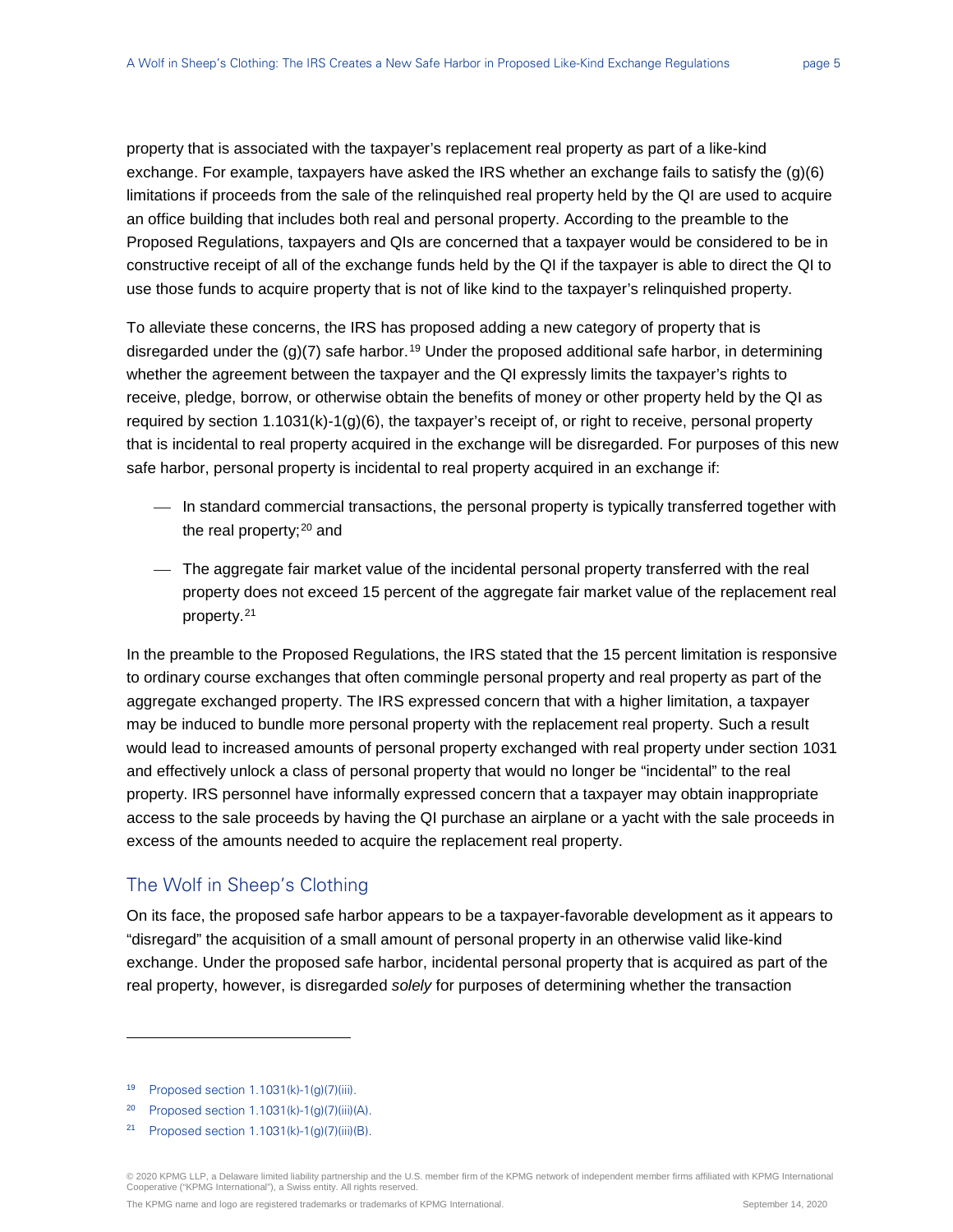satisfies the deferred like-kind exchange safe harbors, including the QI Safe Harbor,  $2^2$  and the (g)(6) limitations.<sup>[23](#page-5-1)</sup> That is, the acquisition of incidental property in the exchange does not cause the QI Safe Harbor to cease to apply or cause the taxpayer to be in actual or constructive receipt of the sale proceeds.

It is important to understand what the proposed safe harbor does *not* say. Incidental personal property is *not* disregarded under the new safe harbor for purposes of calculating the gain recognized by the taxpayer. The fair market value of any incidental personal property is still taxable boot under section 1031(b).

**Example 2**. B sells relinquished property with a fair market value (FMV) of \$1 million and adjusted tax basis of \$400,000. B's replacement property is an office building and, as part of the exchange, B acquires certain office furniture in the building that is not real property, which is industry practice in a transfer of this type. The FMV of the real property B acquires is \$1 million and the FMV of the furniture is \$100,000. In a standard commercial transaction, the buyer of an office building typically also acquires some or all of the office furniture in the building. Moreover, the FMV of the personal property B acquires does not exceed 15 percent of the FMV of the real property that B acquires. Accordingly, under the proposed new (g)(7) safe harbor, the personal property is incidental to the real property and, therefore, is disregarded in determining whether B's rights to receive, pledge, borrow, or otherwise obtain the benefits of money or other property are expressly limited as provided in section 1.1031(k)-1(g)(6).

*Upon receipt of the personal property, B recognizes gain of \$100,000 under section 1031(b), the lesser of the realized gain on the disposition of the relinquished property (\$700,000) and the FMV of the non-like-kind property B acquires in the exchange (\$100,000).*[24](#page-5-2)

As this example demonstrates, the incidental personal property acquired in an exchange is still taxable boot under section 1031(b); it is not disregarded for all purposes of applying section 1031.

Moreover, the implication embedded in the proposed safe harbor presents a potential trap for an unsuspecting (or unlucky) taxpayer. Under the proposed safe harbor, if the aggregate FMV of the incidental personal property exceeds 15 percent of the aggregate FMV of the replacement real property,<sup>[25](#page-5-3)</sup> the (g)(6) limitations and, therefore, the requirements of the QI Safe Harbor are no longer satisfied—even if the personal property is of a character that would typically be acquired with the real property in a standard commercial transaction.

-

<span id="page-5-0"></span><sup>&</sup>lt;sup>22</sup> The proposed safe harbor would also apply to the qualified trust and escrow safe harbor in section 1.1031(k)-1(g)(3) and the interest and growth factors safe harbor in section 1.1031(k)-1(g)(5).

<span id="page-5-1"></span><sup>23</sup> Proposed section 1.1031(k)-1(g)(7).

<span id="page-5-2"></span><sup>24</sup> Proposed section 1.1031(k)-1(g)(8)(vi), Example 6 (emphasis added).

<span id="page-5-3"></span><sup>&</sup>lt;sup>25</sup> It is important to note that, under the proposed safe harbor, personal property cannot exceed 15% of the FMV of the aggregate FMV of the replacement real property. The limitation is not measured by the aggregate FMV of all of the purchased property (i.e., real and personal).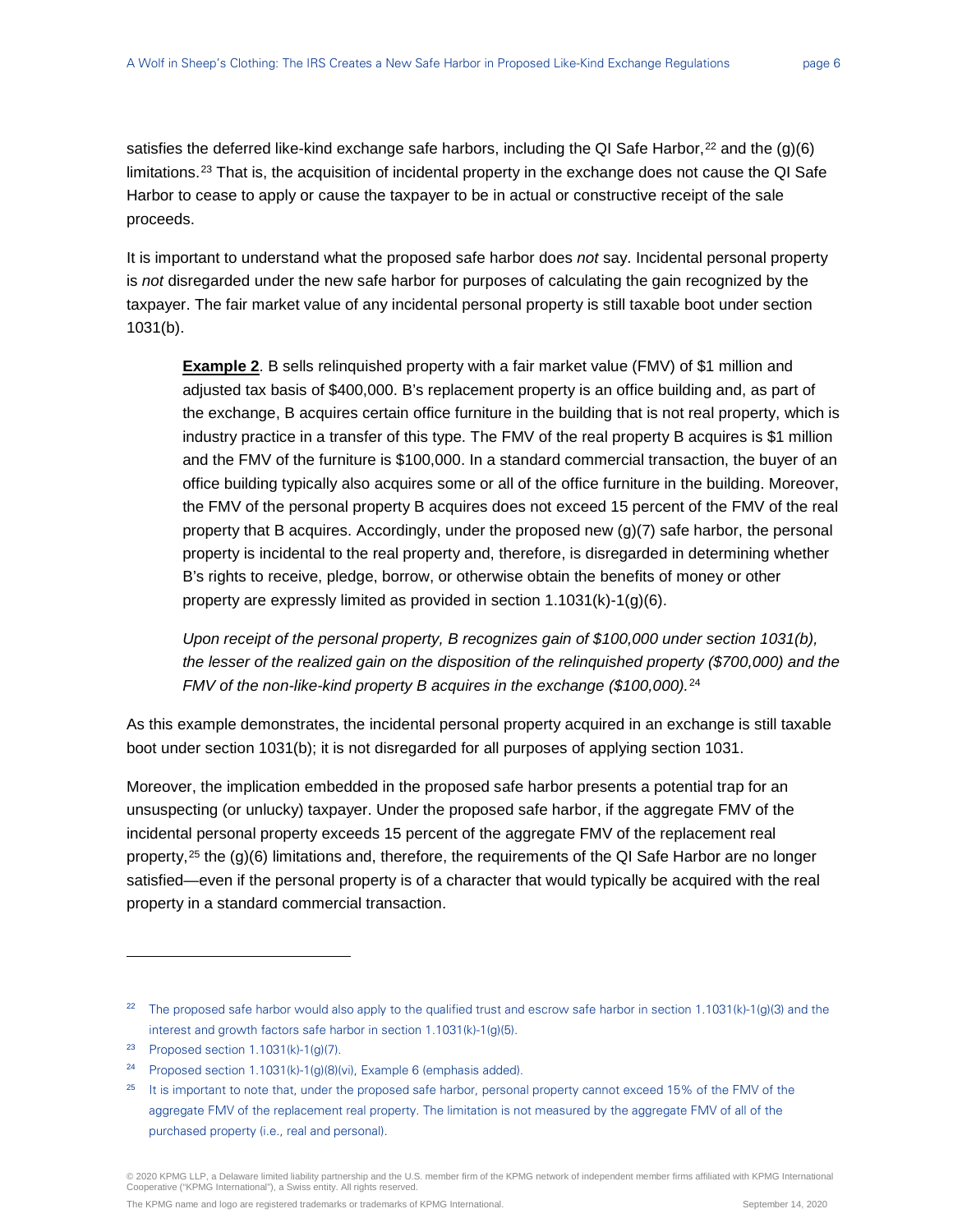Once outside the QI Safe Harbor, the determination of whether (or the extent to which) the taxpayer is in actual or constructive receipt of money or other property before the taxpayer receives like-kind replacement property is made under the general rules concerning actual and constructive receipt and without regard to the taxpayer's method of accounting.<sup>[26](#page-6-0)</sup>

**Example 3.** Assume B in Example 2 above was acquiring a hotel as replacement property in the like-kind exchange. The total FMV of the hotel is \$1.1 million; however that amount includes furniture and fixtures with an aggregate FMV of \$150,000. Under the proposed safe harbor, if B acquires the hotel with the proceeds from the relinquished property, B cannot satisfy the  $(g)(6)$ limitations because the incidental personal property exceeds 15 percent of the FMV of the acquired real property. Unless B can establish under the general constructive receipt authorities that B did not have actual or constructive receipt of the sale proceeds prior to the reinvestment in the replacement property, the *entire* like-kind exchange may be at risk.

Under this proposed safe harbor, the consequence of being wrong on the characterization of the replacement property as real or personal<sup>[27](#page-6-1)</sup> or the valuation of the personal property acquired with the real property in a standard commercial transaction is potentially catastrophic from a safe harbor standpoint. If the FMV of the personal property exceeds 15 percent of the FMV of the related real property, the entire transaction no longer qualifies for the QI safe harbor in section 1.1031(k)-1(g)(4). To save the exchange, the taxpayer must now navigate the constructive receipt authorities to determine whether the taxpayer can satisfy those authorities adding to the expense of what would otherwise be a standard commercial transaction. This is a heavy price to pay for being wrong on valuation.

Moreover, the proposed safe harbor will put a premium on a pre-closing purchase price allocation by the parties in negotiating for the acquisition of the replacement property. The taxpayer's desire to achieve a valuation within the 15 percent safe harbor could distort the negotiations of what should otherwise be a straight-forward commercial transaction.

### Why Now?

-

It is unclear why this potential constructive receipt issue is being raised at this time. Prior to the TCJA, taxpayers had routinely acquired non-like-kind property as part of a like-kind exchange with the consequence of having taxable boot on the exchange under section 1031(b). In fact, section 1.1031(k)- 1(j) provides a specific methodology for taxpayers to calculate the U.S. federal income tax consequences from an exchange that involved multiple types of assets, including assets that are not

<span id="page-6-0"></span><sup>26</sup> Section 1.1031(k)-1(f)(2).

<span id="page-6-1"></span><sup>&</sup>lt;sup>27</sup> For an overview of the ambiguities created by the definition of real property under the Proposed Regulations, see Holly Belanger and Debbie Fields, Familiar Things Made New: Proposed Regulations Define "Real Property" for Like-Kind Exchanges, What's News in Tax (Sept. 14, 2020). These ambiguities potentially increase the risk that a taxpayer may inadvertently acquire more personal property in connection with the real property than expected which under the proposed safe harbor could result in a failed exchange.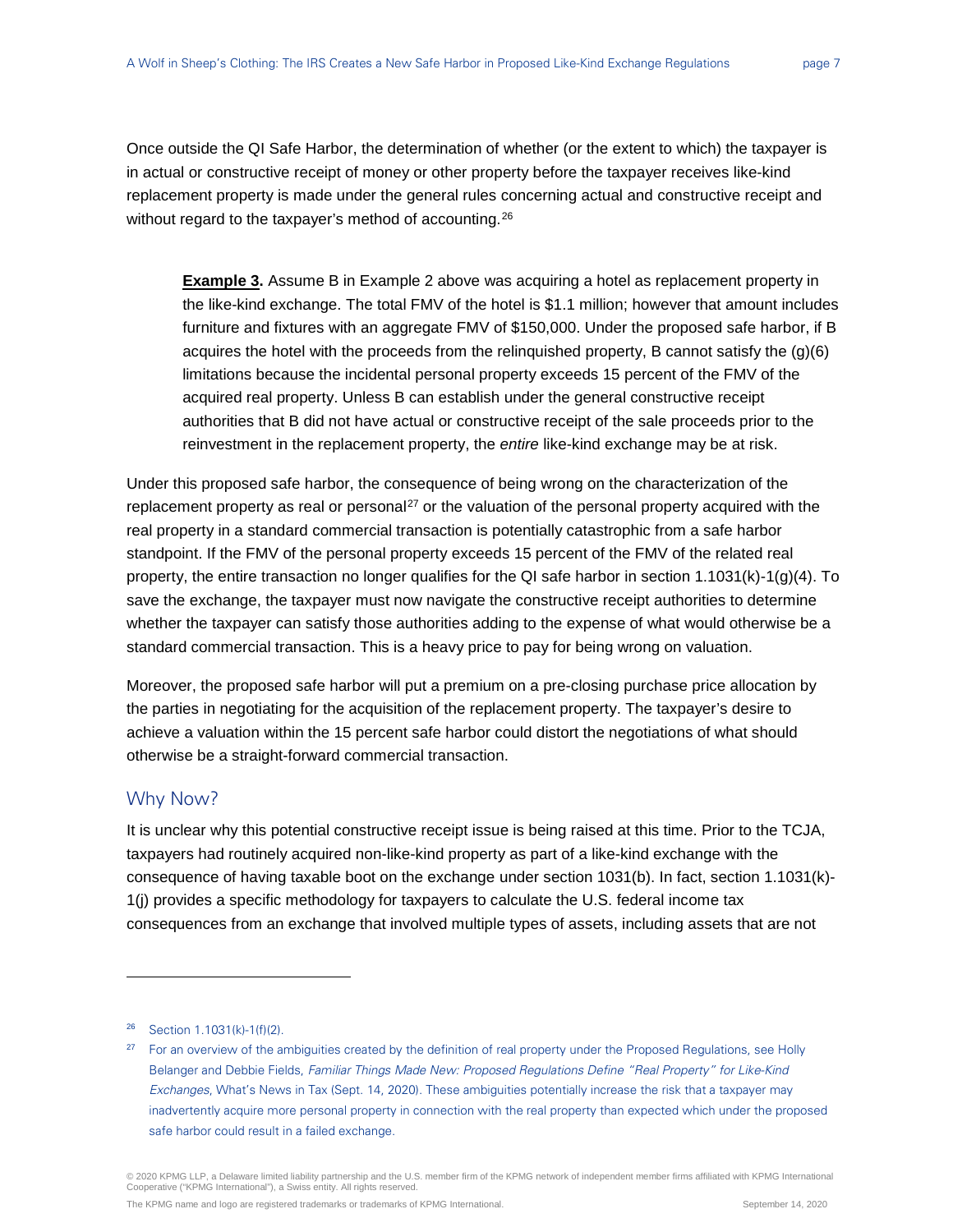like-kind to each other and assets that were not eligible for like-kind exchange treatment. Moreover, prior to the TCJA, taxpayers exchanged under section 1031 lines of business that included goodwill and going concern value, assets which were per se excluded from like-kind exchange treatment under pre-TCJA law. The non-like-kind property acquired in those transactions, including goodwill and going concern value, created boot in the transaction. However, those transactions were typically not challenged as violating the (g)(6) limitations simply because the goodwill, going concern value, or other non-like-kind property included in the transaction exceeded 15 percent of the like-kind replacement property. While the TCJA may have increased the likelihood that a replacement property may include personal property components ineligible for like-kind exchange treatment, it is unclear why the acquisition of personal property that is acquired in connection with related real property should cause the entire transaction to fail.<sup>[28](#page-7-0)</sup>

#### Is This Really Just Timing?

-

In proposing the new  $(q)(7)$  safe harbor, the IRS appears to be concerned with taxpayers inappropriately obtaining early access to excess sale proceeds. In particular, the IRS has indicated a concern that a taxpayer would bundle personal property (e.g., a yacht or plane) with real property to get access to funds that would not otherwise be released by the QI until the expiration of the exchange period. This concern seems to be largely a question of timing that will apply in some, but not all, likekind exchange transactions. Moreover, it would be more appropriate to address this concern with a more targeted anti-abuse provision under which the IRS could challenge the qualification of a transaction as a deferred like-kind exchange to the extent the taxpayer inappropriately bundled unrelated personal property in the replacement property with a view to obtaining access to excess sale proceeds in contravention of the (g)(6) limitations. Alternatively, it appears that the IRS could achieve its desired result without creating a trap for the unsuspecting taxpayer by expanding the proposed  $(q)(7)$ safe harbor to disregard any personal property typically transferred with the replacement real property in standard commercial transactions without an arbitrary 15 percent limitation.

Taxpayers that acquire the related personal property are already subject to taxable boot on the transaction under section 1031(b). It is inappropriate to catch them by surprise and invalidate the entire exchange simply because the boot exceeded an arbitrary limitation. Hopefully, the IRS will reconsider the proposed safe harbor and create a solution that targets the perceived abuse without creating a trap for taxpayers engaging in standard commercial transactions.

 $0000$ 

<span id="page-7-0"></span><sup>&</sup>lt;sup>28</sup> We note that as part of the Proposed Regulations, the IRS is also proposing to limit the application of the multiple asset exchange regulations in section 1.1031(j)-1 only to qualifying exchanges of real property. Section 1.1031(a)-1(a)(3). No rules, however, have been proposed for how to compute the gain recognized or deferred on an exchange that includes both real and personal property. It is not clear from the Proposed Regulations why the existing multiple asset exchange regulations in section 1.1031(j)-1 no longer provide an appropriate methodology for calculating gain recognized and gain deferred in a likekind exchange with boot post-TCJA. Moreover, by failing to include an alternative methodology, the Proposed Regulations create additional (and unnecessary) ambiguity.